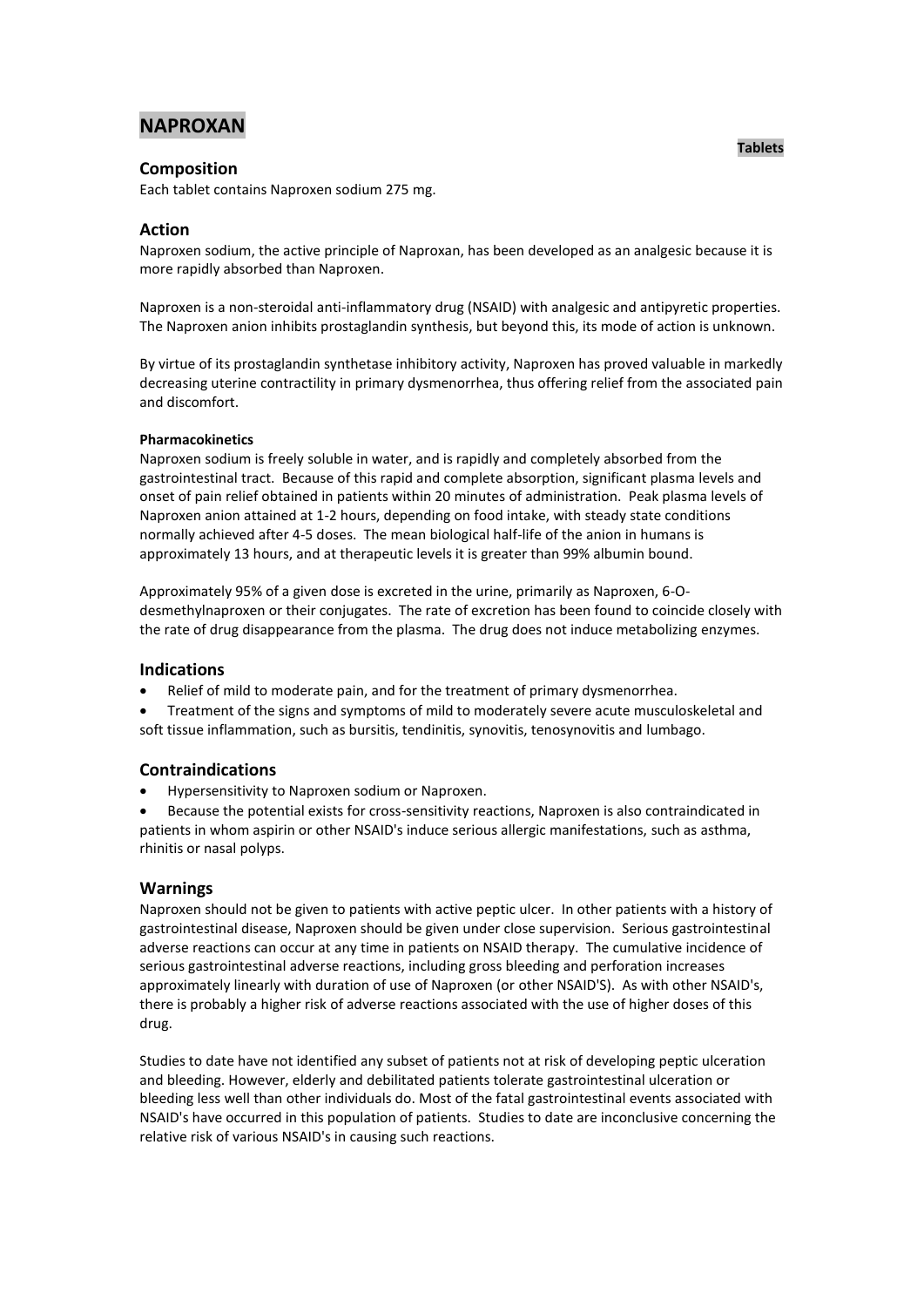A patient with symptoms and/or signs suggesting liver dysfunction, or in whom an abnormal liver test has been reported, should be evaluated for evidence of the development of more severe hepatic reactions while on therapy with this drug. Severe hepatic reactions, including jaundice and cases of fatal hepatitis, have been reported with this drug, as with other NSAID's. Although such reactions are rare if abnormal liver tests persist or worsen, clinical signs and symptoms consistent with liver disease develop, or systemic manifestations occur (e.g. eosinophilia, rash, etc.), use of this drug should be discontinued.

### **Pregnancy**

### *Category B (1 st and 2nd trimesters)*

Animal reproduction studies have failed to demonstrate a risk to the fetus and there are no adequate and well-controlled studies in pregnant women.

#### *Category D (If used in 3rd trimester)*

There is positive evidence of human fetal risk based on adverse reaction data from investigational or marketing experience or studies in humans, but potential benefits may warrant use of the drug in pregnant women despite potential risks.

#### **Nursing Mothers**

Naproxen anion has been found in the milk of lactating women. Therefore, use in nursing mothers should be avoided.

#### **Paediatric Use**

Apart from the approved use of Naproxen in juvenile rheumatoid arthritis in children over 5 years of age, there are no adequate data on the effectiveness or dose-response for other pediatric indications.

#### **Elderly Use**

Studies indicate that although total plasma concentration of Naproxen is unchanged, the unbound plasma fraction of Naproxen is increased in the elderly. The implication of this finding for Naproxen dosing is unknown. As with other drugs used in the elderly, it is prudent to use the lowest effective dosage.

#### **Anaphylactic Reactions**

Anaphylactic reactions usually occur in patients with a history of hypersensitivity to aspirin, other NSAID's or Naproxen. They, however, may also occur in patients without known previous exposure or hypersensitivity to these agents. Both types of anaphylactic reactions have the potential for being fatal.

### **Adverse Reactions**

Naproxen is generally well tolerated. However, the following adverse reactions have been reported.

#### **Gastrointestinal**

Heartburn, nausea, abdominal pain, dyspepsia, constipation, diarrhea, stomtatitis.

#### **Central Nervous System**

Headache, dizziness, drowsiness, light headedness, vertigo.

#### **Dermatological**

Itching, skin eruptions, ecchymoses, sweating.

#### **Cardiovascular**

Edema, palpitations, dyspnea.

#### **Special Senses**

Tinnitus, hearing and visual disturbances.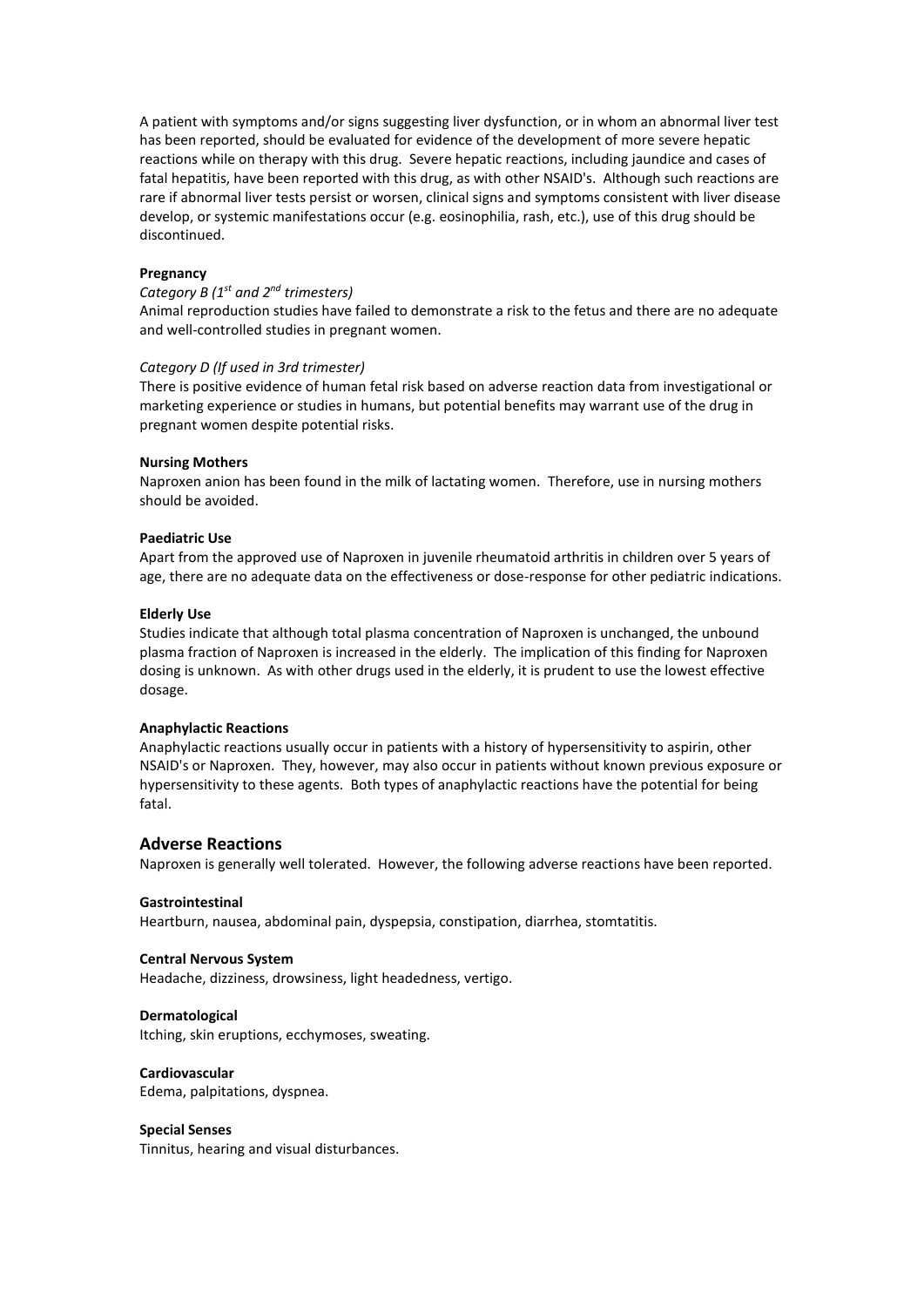Adverse Reactions of lower incidence (less than 1% ) include convulsions, peptic ulceration with bleeding and/or perforation, gastrointestinal bleeding and/or perforation, colitis, vomiting, jaundice, hepatitis, nephropathy, hematuria, thrombocytopenia, granulocytopenia, inability to concentrate, cognitive dysfunction, depression, insomnia, alopecia, erythema multiforme, Stevens-Johnson syndrome, epidermal necrolysis, photosensitivity reactions (including rare cases in which skin resembles porphyria cutanea tarda or epidermolysis bullosa), vasculitis and eosinophilic pneumonitis. Anaphylactic reactions, whether of the true allergic type or the pharmacological idiosyncratic (e.g. aspirin syndrome) type, usually (but not always) occur in patients with a known history of such reactions.

The following have also been reported rarely: fatal hepatitis, hyperkalemia, renal disease (including but not limited to glomerular nephritis, interstitial nephritis, renal papillary necrosis, nephrotic syndrome, and renal failure,), ulcerative stomtatitis.

Other reactions have been reported in circumstances where a causal relationship could not be established. However, in these rarely reported events, the possibility of a causal relationship cannot be excluded. Therefore, these observations are listed below, to serve as alerting information to the physician.

#### **Hematological**

Agranulocytosis, aplastic anemia, hemolytic anemia.

#### **Dermatological**

Urticaria.

#### **Gastrointestinal**

Non-peptic gastrointestinal ulceration, ulcerative stomtatitis.

#### **General**

Angioneurotic edema, hyperglycemia, hypoglycemia, aseptic meningitis.

## **Precautions**

Naproxen sodium should not be used concomitantly with the related drug Naproxen, since they both circulate in plasma as the Naproxen anion. In patients with a history of gastrointestinal tract disease, Naproxen usage should be carefully monitored.

Although Naproxen has been found to be better tolerated by patients exhibiting dyspepsia with similar agents, the possibility of peptic ulceration and/or episodes of gastrointestinal bleeding with Naproxen usage should be borne in mind. Patients with initial hemoglobin values of 10 grams or less who are to receive, long-term therapy should have hemoglobin values determined frequently.

Peripheral edema has been observed in some patients. Since each Naproxen sodium tablet contains approximately 25 mg (about 1 mEq) of sodium, this should be taken into account in patients whose overall intake of sodium must be markedly restricted. Naproxen should therefore be used with caution in patients with fluid retention, hypertension or heart failure.

Patients experiencing drowsiness, vertigo or depression during Naproxen therapy should be warned that their ability to perform potentially hazardous tasks requiring mental alertness or physical coordination, such as driving a vehicle or operating machinery, might be impaired.

Studies to date have not shown changes in the eye attributable to Naproxen administration. However, because of adverse findings in animal studies with drugs of this class, it is recommended that ophthalmological studies be carried out within a reasonable period after starting Naproxen therapy. These studies should be repeated at periodic intervals thereafter, if the drug is to be used for an extended period.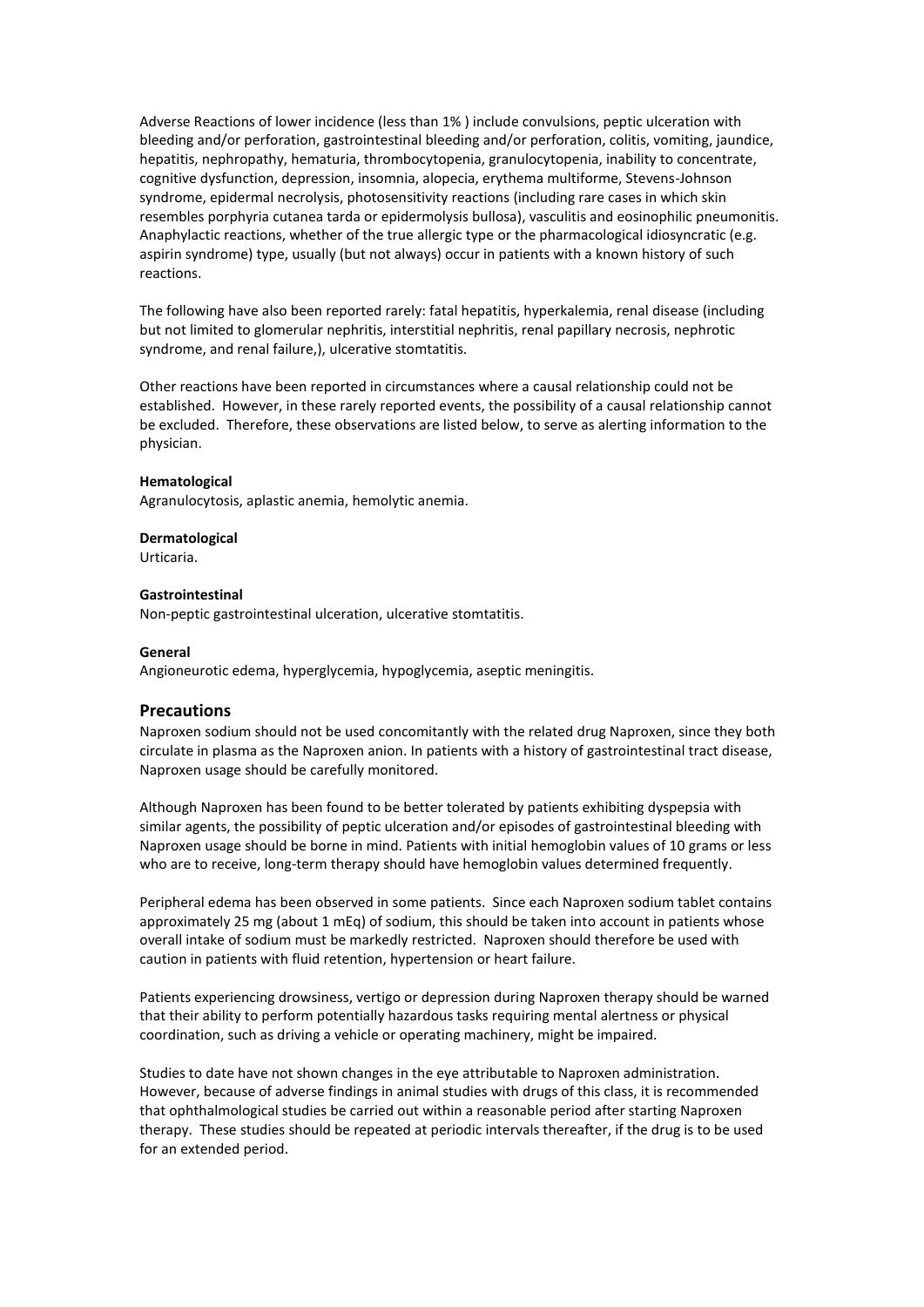The antipyretic and anti-inflammatory activities of Naproxen may reduce fever and inflammation, thereby diminishing their utility as diagnostic signs.

Naproxen decreases platelet aggregation and prolongs bleeding time. This effect should be kept in mind when bleeding times are determined. Patients, who have coagulation disorders or are receiving drug therapy that interferes with hemostasis, should be carefully observed if Naproxen is administered. Patients on full anticoagulation therapy (e.g. heparin or dicumarol derivatives) may be at increased risk of bleeding if given Naproxen concurrently. Thus, the benefits should be weighed against these risks.

#### **Impaired Renal Function**

Since Naproxen and its metabolites are eliminated largely (95%) by urinary excretion via glomerular filtration, this drug should be used with particular caution in patients with significantly impaired renal function. When used in such patients, it is recommended to monitor their serum creatinine and/or creatinine clearance. In such cases, a reduction in daily dosage should be considered, to avoid the possibility of excessive drug accumulation. Naproxen should not be used chronically in patients with a baseline creatinine clearance less than 20 ml/min.

Certain patients, specifically those where renal blood flow is compromised, such as in extracellular volume depletion, cirrhosis of the liver, sodium restriction, congestive heart failure, and pre-existing renal disease, should have renal function assessed before and during Naproxen therapy. Some elderly patients, in whom impaired renal function may be expected, could also fall within this category. The lowest effective dosage should be considered, to avoid the possibility of excessive accumulation of Naproxen metabolites in these patients.

#### **Impaired Hepatic Function**

Chronic alcoholic liver disease, and probably other forms of cirrhosis, reduces the total plasma concentration of Naproxen, but the plasma concentration of unbound Naproxen is increased. The implication of this finding for Naproxen dosing is unknown, but it is prudent to use the lowest effective dosage.

As with other NSAID's, borderline elevations of one or more liver tests may occur. Symptoms and/or signs suggesting liver dysfunction or the appearance of abnormal liver tests require periodic liver evaluation during therapy with this drug.

### **Drug Interactions**

### *Drug Interactions caused by Drug Displacement*

Because of its affinity for protein, Naproxen may displace other drugs (such as sulphonamides, sulfonylureas, hydantoins, coumarin anticoagulants, and methotrexate) from their protein-binding sites. Patients should be observed for signs of overdosage to these drugs when receiving them concomitantly with Naproxen.

Patients on full anticoagulation therapy (e.g. heparin or dicumarol derivatives) may be at increased risk of bleeding if given Naproxen concomitantly.

#### *Naproxen/ ß-Blockers*

As with other NSAID's, the antihypertensive effect of propranolol and other ß-blockers may be reduced.

#### *Naproxen/ Angiotensin Converting Enzyme (ACE) Inhibitors*

As with other NSAID's, Naproxen may increase the risk of renal impairment associated with the use of ACE inhibitors.

#### *Naproxen/ Probenecid*

Concurrent administration with probenecid increases Naproxen anion plasma levels and extends its plasma half-life significantly.